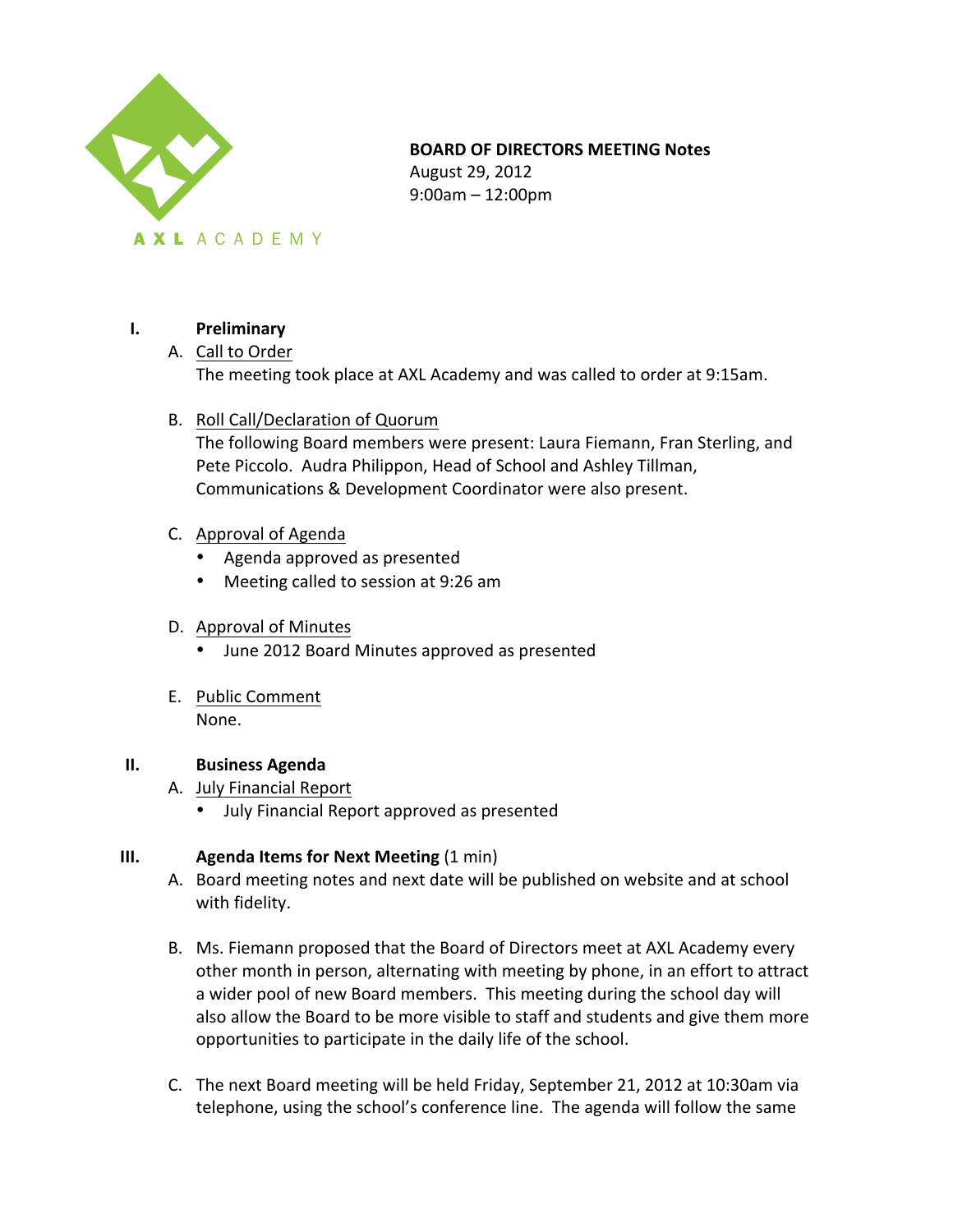format with any additional items submitted one week in advance. The call-in information will be included on the Board Agendas to permit community members to participate.

#### **IV. Action Items**

A. Revised FY13 Operating Budget Resolution

Dr. Philippon presented revisions to the school's current operating budget. Key changes to the budget approved in April 2012 include:

- Projected enrollment of 478 students (435 funded pupils)
- Elimination to two full-time positions
- Staffing changes in instructional leadership and administration
- Facility Lease Amendment
- Higher rates for employee health insurance and benefits
- Reduced vendor contracts for finance and accounting, technology support, copiers, and custodial services
- Replenishment of TABOR
- Expenses for new and replacement technology for students
- Increased fieldwork
- Assumed penalty by District for at-risk student enrollment

Mr. Piccolo moved to approve the revised 2012-13 Operating Budget as presented, and Ms. Fiemann seconded. The motion carried unanimously.

## B. School Food Authority Resolution

Dr. Philippon read aloud the annual resolution to authorize AXL Academy to collaborate with Bromley East as its School Food Authority for the 2012-13 school year. She read the second resolution authorizing AXL Academy to obtain food services from a registered vendor for the 2012-13 school year. Ms. Sterling moved to accept the two resolutions as presented. Mr. Piccolo seconded, and the motion carried unanimously.

## **V. Discussion Items**

## A. Student Profile

Of the 460 students enrolled at AXL academy on the first day of the 2012-2013 school year, 33% are white or Caucasian, 31% are Latino or Hispanic, 29% are Black or African American, 5% are Mixed/Other, 1% are Asian or Asian American, 1% are Native American. As of that day, 58% of students qualify for Free or Reduced Lunch, 6% qualify for Special Education (SPED), 18% are English as a Second Language (ESL), 16% qualify for Individualized Learning Plans (ILP) for reading below average, and 10% of students qualify for an Accelerated Learning Plan (ALP). Dr. Philippon shared with the Board that these percentages are likely to change in the six weeks before enrollment closes on October 1.